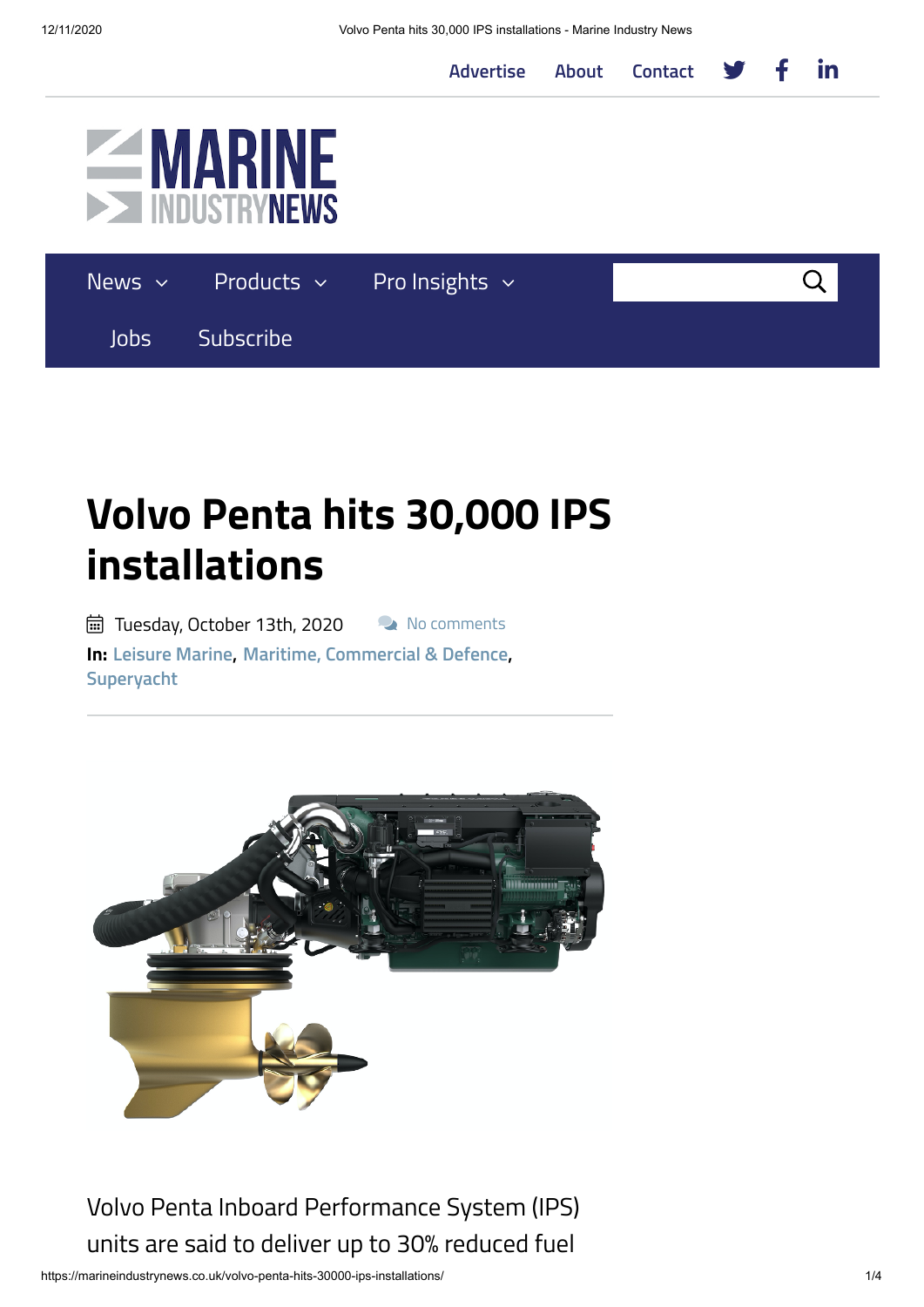consumption and 30% less CO2 emissions compared to traditional inboard shafts. The company has now supplied 30,000 Volvo Penta IPS solutions across the marine sectors.

The company says environmental care has been a core value since 1972 and it continues to achieve high energy efficiency and reduce emissions across its product range.

Volvo Penta says [IPS](https://www.volvopenta.com/marine/products/volvo-penta-ips/) was a revolution in marine technology when it was first launched to the marine leisure sector, in 2005. The system has forward-facing, twin counterrotating propellers that sit below the hull for incredible 'grip' of the water. Individually steerable IPS drives are linked to the onboard joystick docking function. The joystick makes docking – which is considered one of the most stressful aspects of boating – easier.

It cites the example of the Amer 94 superyacht for demonstrating the benefits of IPS. In a controlled 100-mile journey through the Mediterranean, this vessel saw a 45% reduction in fuel consumption compared to similarly sized yachts fitted with traditional inboard shaft installation. This result was due to the craft's lightweight design and the fitment of the IPS, which together slashed the weight of the yacht by 20 tonnes – the weight of four elephants.

Increasing the use of Volvo Penta IPS for marine commercial use was one of the company's commitments to the WWF Climate Saver program, which it has been a part of since 2014.

"Finding ways to reduce fuel consumption and emissions has been an objective of ours for many years and is as a priority across our product range," says Johan Inden, head of Volvo Penta's marine segment. "We strive to continue to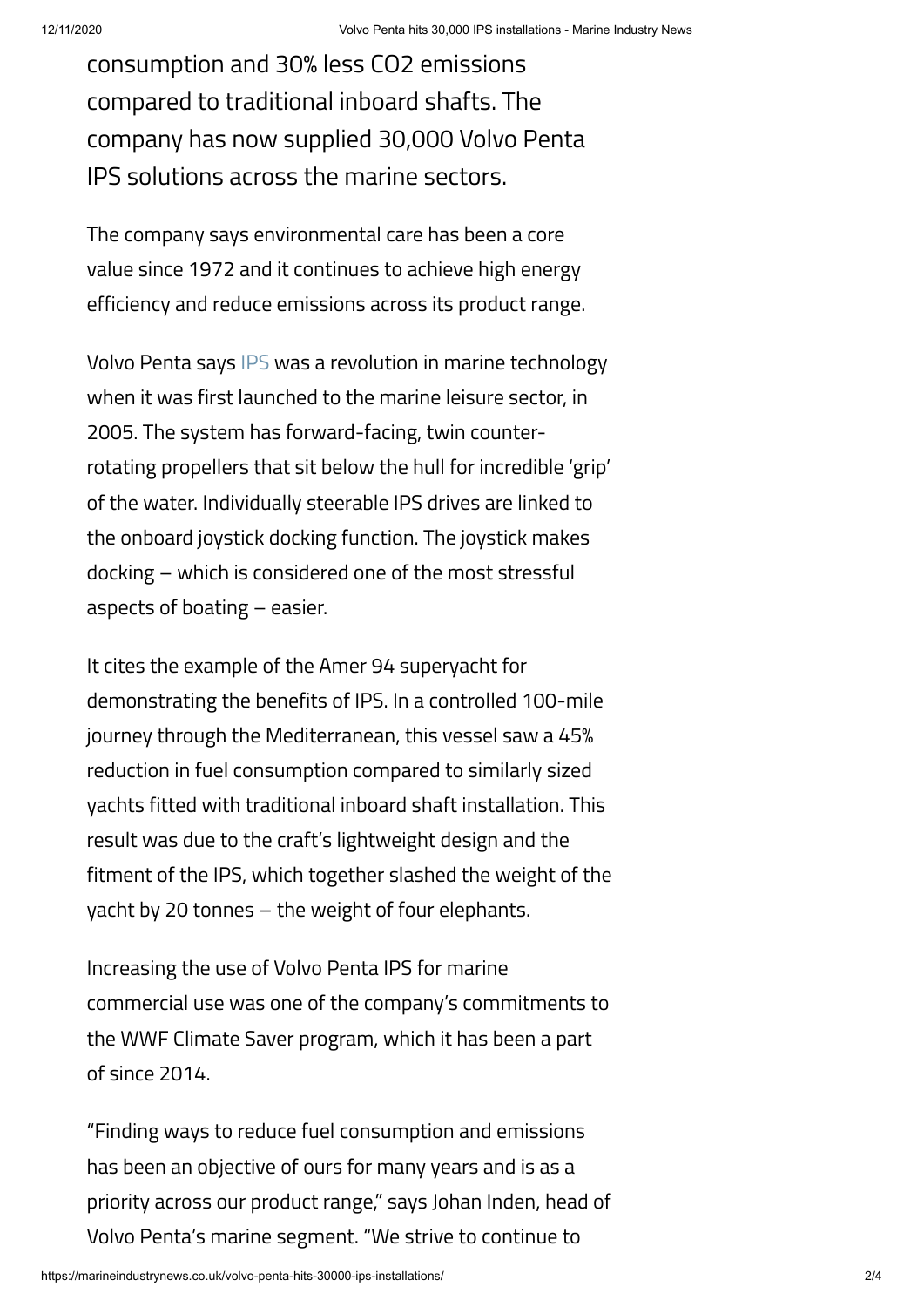improve today's innovative technology, while in parallel explore future possibilities towards significantly reduced, or zero, emissions."



## **In: [Leisure](https://marineindustrynews.co.uk/category/leisure-marine/) Marine, Maritime, [Commercial](https://marineindustrynews.co.uk/category/maritime-commercial-defence/) & Defence, [Superyacht](https://marineindustrynews.co.uk/category/superyacht/)**



**Jubilee Sailing Trust announces [collaboration](https://marineindustrynews.co.uk/jubilee-sailing-trust-announces-collaboration-with-the-royal-navy/) with the Royal Navy**



**boot [Düsseldorf](https://marineindustrynews.co.uk/boot-dusseldorf-2021-says-its-well-positioned-for-january/) 2021 says it's well positioned for January**

 Tuesday, October 13th, 2020

 Tuesday, October 13th, 2020

Comments are closed.